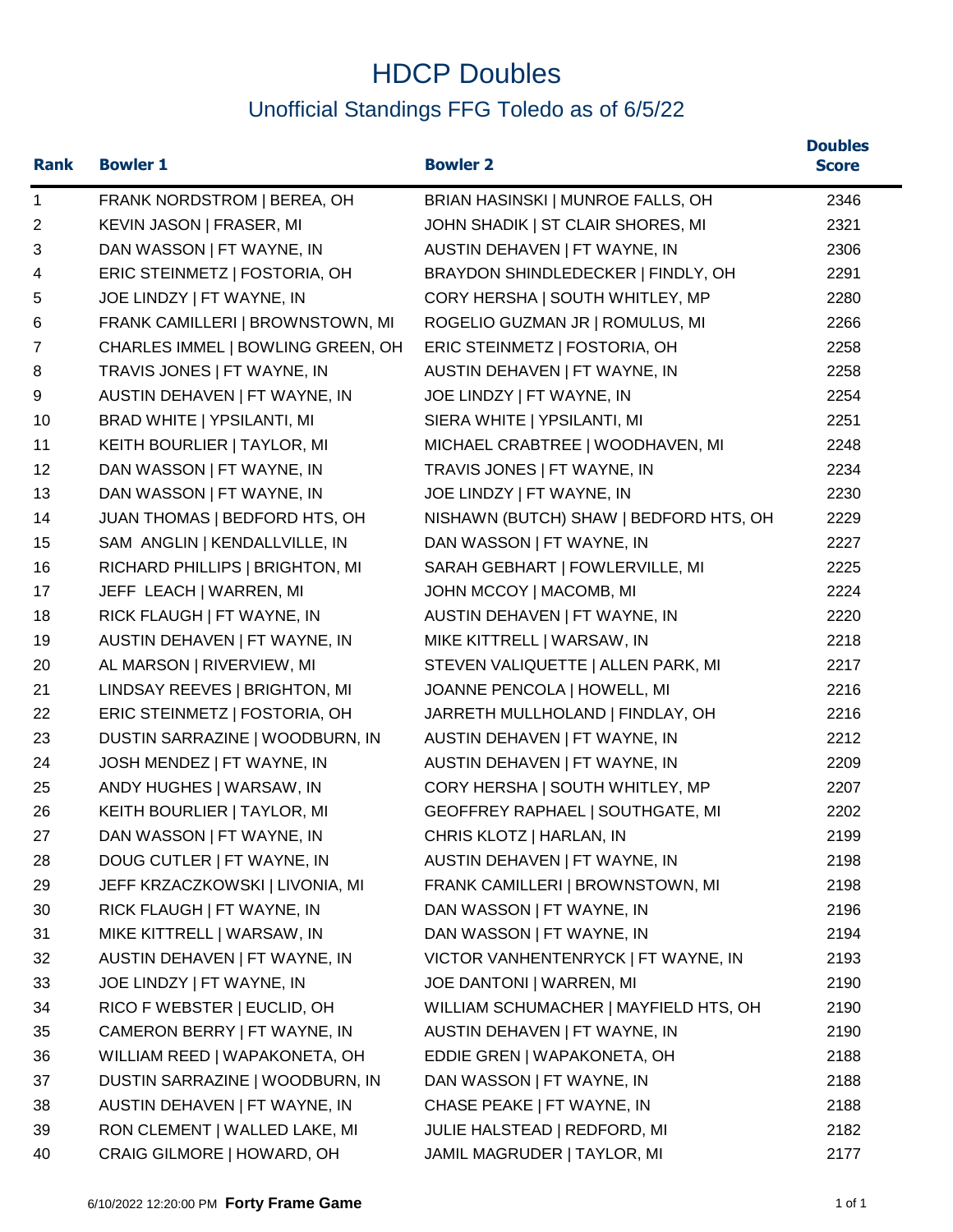| 41 | NICK SHARRAR   FT WAYNE, IN        | AUSTIN DEHAVEN   FT WAYNE, IN          | 2175 |
|----|------------------------------------|----------------------------------------|------|
| 42 | DOUG CUTLER   FT WAYNE, IN         | DAN WASSON   FT WAYNE, IN              | 2174 |
| 43 | AUSTIN DEHAVEN   FT WAYNE, IN      | ALLEN CRISSWELL   DECATUR`, IN         | 2174 |
| 44 | STEVEN VALIQUETTE   ALLEN PARK, MI | SCOTT BYRNS   BROWNSTOWN, MI           | 2171 |
| 45 | VICTOR VANHENTENRYCK   FT WAYNE,   | DAN WASSON   FT WAYNE, IN              | 2169 |
| 46 | CAMERON BERRY   FT WAYNE, IN       | DAN WASSON   FT WAYNE, IN              | 2166 |
| 47 | ANGELO SPADARO   MACEDONIA, OH     | BRIAN HASINSKI   MUNROE FALLS, OH      | 2165 |
| 48 | ANDREW KRASS   EASTPOINTE, MI      | JOHN SHADIK   ST CLAIR SHORES, MI      | 2164 |
| 49 | AUSTIN DEHAVEN   FT WAYNE, IN      | DOUGLAS STELLHORN   FT WAYNE, IN       | 2162 |
| 50 | STEVE MARTIN   RAYMOND, OH         | MICHAEL ASKEW   SOUTHGATE, MI          | 2162 |
| 51 | MIKE L CURMI   S LYONS, MI         | MICHAEL CURMI   WALLED LAKE, MI        | 2162 |
| 52 | JULIE HALSTEAD   REDFORD, MI       | ELIZABETH PAYEUR   ANN ARBOR, MI       | 2160 |
| 53 | AUSTIN DEHAVEN   FT WAYNE, IN      | DOUG GELLER   NEW HAVEN, IN            | 2159 |
| 54 | JASON DELLINGER   FT WAYNE, IN     | JAMIL MAGRUDER   TAYLOR, MI            | 2159 |
| 55 | JAMES ROUSER   FT WAYNE, IN        | ADAM BRIDGES   FT WAYNE, IN            | 2157 |
| 56 | AUSTIN DEHAVEN   FT WAYNE, IN      | SEAN FERGUSON   HUNTERTOWN, IN         | 2155 |
| 57 | MARC JACOBS   BEDFORD, OH          | DANNY WOODRUM   MADISON, OH            | 2155 |
| 58 | RICO F WEBSTER   EUCLID, OH        | KATHERINE WRIGHT   CLEVELAND, OH       | 2149 |
| 59 | LARHONDA HOWARD   BEDFORD HILLS,   | DWAYNE HICKMAN   AKRON, OH             | 2146 |
| 60 | RYAN LOGRANDE   CLINTON TWP, MI    | JEFF LEACH   WARREN, MI                | 2145 |
| 61 | MIKE FLOTOW   FT WAYNE, IN         | AUSTIN DEHAVEN   FT WAYNE, IN          | 2145 |
| 62 | RICK FLAUGH   FT WAYNE, IN         | JOE LINDZY   FT WAYNE, IN              | 2144 |
| 63 | JOE LINDZY   FT WAYNE, IN          | MIKE KITTRELL   WARSAW, IN             | 2142 |
| 64 | SAM ANGLIN   KENDALLVILLE, IN      | MICHAEL WALLACE   GARRETT, IN          | 2142 |
| 65 | TODD GRASKEWICZ   MADISON HTS, MI  | KEN ZELKOWSKI   STERLING HTS, MI       | 2142 |
| 66 | EUGENE MANHARD   KENT, OH          | NISHAWN (BUTCH) SHAW   BEDFORD HTS, OH | 2142 |
| 67 | ELIZABETH PAYEUR   ANN ARBOR, MI   | RON CLEMENT   WALLED LAKE, MI          | 2139 |
| 68 | RYAN ELLETSON JR   CLINTON TWP, MI | CORTNEY MOURELO   ST CLAIR SHORES, MI  | 2139 |
| 69 | DAN WASSON   FT WAYNE, IN          | DOUGLAS STELLHORN   FT WAYNE, IN       | 2138 |
| 70 | DANIEL RUCK   WAPAKONETA, OH       | JIMMIE EBELING   ELIDA, OH             | 2137 |
| 71 | DUSTIN SARRAZINE   WOODBURN, IN    | JOE LINDZY   FT WAYNE, IN              | 2136 |
| 72 | DAN WASSON   FT WAYNE, IN          | DOUG GELLER   NEW HAVEN, IN            | 2135 |
| 73 | MIKE MENGE   CLEVELAND, OH         | RYAN ASHBY   MADISON, OH               | 2134 |
| 74 | JEFFREY GREGO   FT WAYNE, IN       | JOE LINDZY   FT WAYNE, IN              | 2133 |
| 75 | FRANK CAMILLERI   BROWNSTOWN, MI   | MICHAEL PIZZUTI   WESTLAND, MI         | 2133 |
| 76 | ANDREW KRASS   EASTPOINTE, MI      | KEVIN JASON   FRASER, MI               | 2131 |
| 77 | NATHAN COOPER   HOWARD, OH         | JAMIL MAGRUDER   TAYLOR, MI            | 2131 |
| 78 | ZACHARY BOYCE   FINDLAY, OH        | BRAYDON SHINDLEDECKER   FINDLY, OH     | 2131 |
| 79 | DAN WASSON   FT WAYNE, IN          | JOHN BITZ   FT WAYNE, IN               | 2130 |
| 80 | LEE WARD   NEW BOSTON, MI          | RAYMOND HALSTEAD   REDFORD TWP, MI     | 2130 |
| 81 | MICHAEL ASKEW   SOUTHGATE, MI      | THOMAS NESBITT   SOUTHGATE, MI         | 2129 |
| 82 | JOHN WESTON-FRANTZ SR              | DANNY LOGSDON   WIXOM, MI              | 2128 |
| 83 | JACLYN MARINKOVICH   CANTON, MI    | FRANK CAMILLERI   BROWNSTOWN, MI       | 2123 |
| 84 | JOE LINDZY   FT WAYNE, IN          | DOUG CUTLER   FT WAYNE, IN             | 2122 |
| 85 | JOHNELL WYATTE   FT WAYNE, IN      | JEFFREY GREGO   FT WAYNE, IN           | 2122 |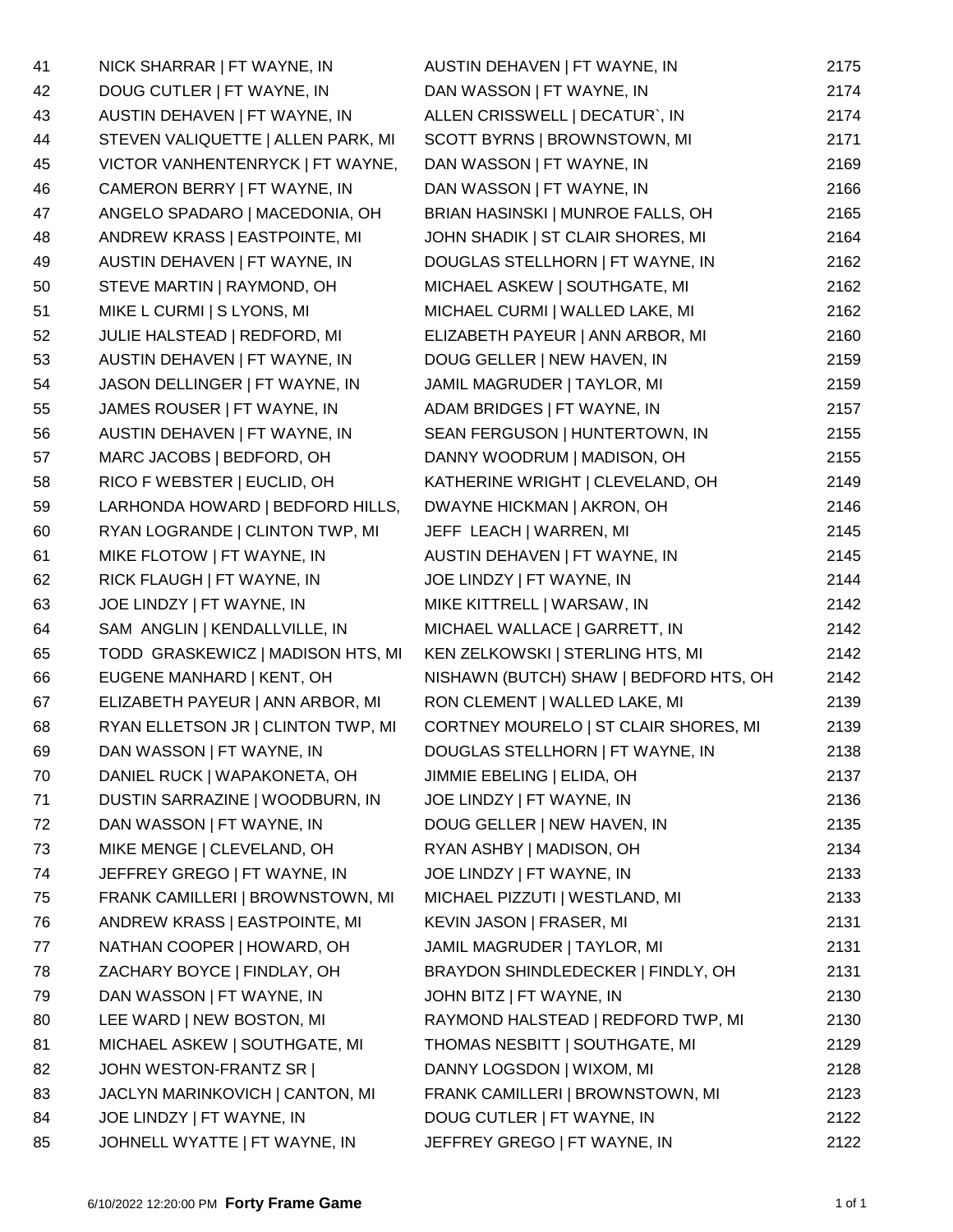| 86  | DAN WASSON   FT WAYNE, IN          | MIKE FLOTOW   FT WAYNE, IN             | 2121 |
|-----|------------------------------------|----------------------------------------|------|
| 87  | KEVIN PIFER   LASALLE, MI          | STEVEN VALIQUETTE   ALLEN PARK, MI     | 2119 |
| 88  | LEE WARD   NEW BOSTON, MI          | FRANK CAMILLERI   BROWNSTOWN, MI       | 2119 |
| 89  | CAMERON BERRY   FT WAYNE, IN       | TRAVIS JONES   FT WAYNE, IN            | 2118 |
| 90  | ANDY HUGHES   WARSAW, IN           | JOE DANTONI   WARREN, MI               | 2117 |
| 91  | ERIC LESMEISTER   WARREN, MI       | SAWYER VERHAMME   EAST CHINA, MI       | 2117 |
| 92  | WILLIAM NUNEZ   TAYLOR, MI         | JAMIL MAGRUDER   TAYLOR, MI            | 2116 |
| 93  | ANDY HUGHES   WARSAW, IN           | JOE LINDZY   FT WAYNE, IN              | 2115 |
| 94  | BRIAN GRIBLER   FT WAYNE, IN       | AUSTIN DEHAVEN   FT WAYNE, IN          | 2115 |
| 95  | SCOTT C ELKINS   EUCLID, OH        | BOB AYERS   MADISON, OH                | 2115 |
| 96  | ERIC STEINMETZ   FOSTORIA, OH      | CASIMIRO ANEZ   FOSTORIA, OH           | 2115 |
| 97  | KC SPILLERS   FT WAYNE, IN         | RICK FLAUGH   FT WAYNE, IN             | 2114 |
| 98  | CHRIS KLOTZ   HARLAN, IN           | MICHAEL WALLACE   GARRETT, IN          | 2114 |
| 99  | TED NEWMAN   BOTKINS, OH           | BRANDON KENNARD   WAPAKONETA, OH       | 2111 |
| 100 | KATHERINE WRIGHT   CLEVELAND, OH   | LEWIS WRIGHT JR   CLEVELAND, OH        | 2111 |
| 101 | JEFFREY GREGO   FT WAYNE, IN       | ANDY KISER   FT WAYNE, IN              | 2110 |
| 102 | JOSEPH BOARDMAN   FARMINGTON       | ANTONIO WRIGHT   GROSSE POINTE, MI     | 2110 |
| 103 | JOSHUA VOLEK   CUYAHOGA HTS, OH    | BRIAN HASINSKI   MUNROE FALLS, OH      | 2110 |
| 104 | AMBER STEINMETZ   FOSTORIA, OH     | ERIC STEINMETZ   FOSTORIA, OH          | 2109 |
| 105 | RICK FLAUGH   FT WAYNE, IN         | MIKE KITTRELL   WARSAW, IN             | 2108 |
| 106 | FRANK CAMILLERI   BROWNSTOWN, MI   | JASON HAMBLY   OXFORD, MI              | 2108 |
| 107 | FRED LEACH JR   BRIGHTON, MI       | KEITH MIETTINEN   MILAN, MI            | 2108 |
| 108 | ALEXANDER JASSO   RISINGSUN, OH    | ERIC STEINMETZ   FOSTORIA, OH          | 2107 |
| 109 | DUSTIN SARRAZINE   WOODBURN, IN    | <b>GRANT ANDERS   NEW HAVEN, IN</b>    | 2106 |
| 110 | TIMOTHY PERRIGAN   MELVINDALE, MI  | TIM KENNEDY   BLLEVILLE, MI            | 2106 |
| 111 | EUGENE MANHARD   KENT, OH          | DAVE REEVES   CUYAHOGA FALLS, OH       | 2106 |
| 112 | FRANK CAMILLERI   BROWNSTOWN, MI   | COURTNEY STRAUSS   WARREN, MI          | 2105 |
| 113 | RICARDO BARTLETT II   HARPER       | KOLE MCCULLUM   ROSEVILLE, MI          | 2104 |
| 114 | FREDERICK DAVIS IV   CLEVELAND, OH | LEWIS WRIGHT JR   CLEVELAND, OH        | 2103 |
| 115 | DAVID CHOPP   ROCHESTER HILLS, MI  | CATHLEEN HASKILL   ROCHESTER HILLS, MI | 2103 |
| 116 | TODD WILLIAMS   FT WAYNE, IN       | KC SPILLERS   FT WAYNE, IN             | 2103 |
| 117 | DUSTIN SARRAZINE   WOODBURN, IN    | MICHAEL WALLACE   GARRETT, IN          | 2103 |
| 118 | RICK FLAUGH   FT WAYNE, IN         | DUSTIN SARRAZINE   WOODBURN, IN        | 2102 |
| 119 | CHRIS KLOTZ   HARLAN, IN           | JOSH MENDEZ   FT WAYNE, IN             | 2102 |
| 120 | JOE LINDZY   FT WAYNE, IN          | ANDY HUGHES   WARSAW, IN               | 2102 |
| 121 | JEREMY HOGLE   FT WAYNE, IN        | AUSTIN DEHAVEN   FT WAYNE, IN          | 2102 |
| 122 | NATHAN JOHNSON   GARFIELD HTS, OH  | DANNY WOODRUM   MADISON, OH            | 2102 |
| 123 | CORY HERSHA   SOUTH WHITLEY, MP    | JOHN BITZ   FT WAYNE, IN               | 2102 |
| 124 | MARK LINNERT   CLEVELAND, OH       | TAB MCKINNEY   CHESTERLAND, OH         | 2102 |
| 125 | ANNETTE DELONG   SOUTHGATE, MI     | TIM MAINE   SOUTHGATE, MI              | 2101 |
| 126 | MICHAEL WALLACE   GARRETT, IN      | TODD WILLIAMS   FT WAYNE, IN           | 2100 |
| 127 | DUSTIN SARRAZINE   WOODBURN, IN    | MIKE KITTRELL   WARSAW, IN             | 2100 |
| 128 | JOSH MENDEZ   FT WAYNE, IN         | RICK FLAUGH   FT WAYNE, IN             | 2099 |
| 129 | KURT HODER   CHESTERFIELD, MI      | JOHN MCCOY   MACOMB, MI                | 2099 |
| 130 | STEVEN VALIQUETTE   ALLEN PARK, MI | MICHAEL GRIFFOR   BROWNSTOWN, MI       | 2099 |